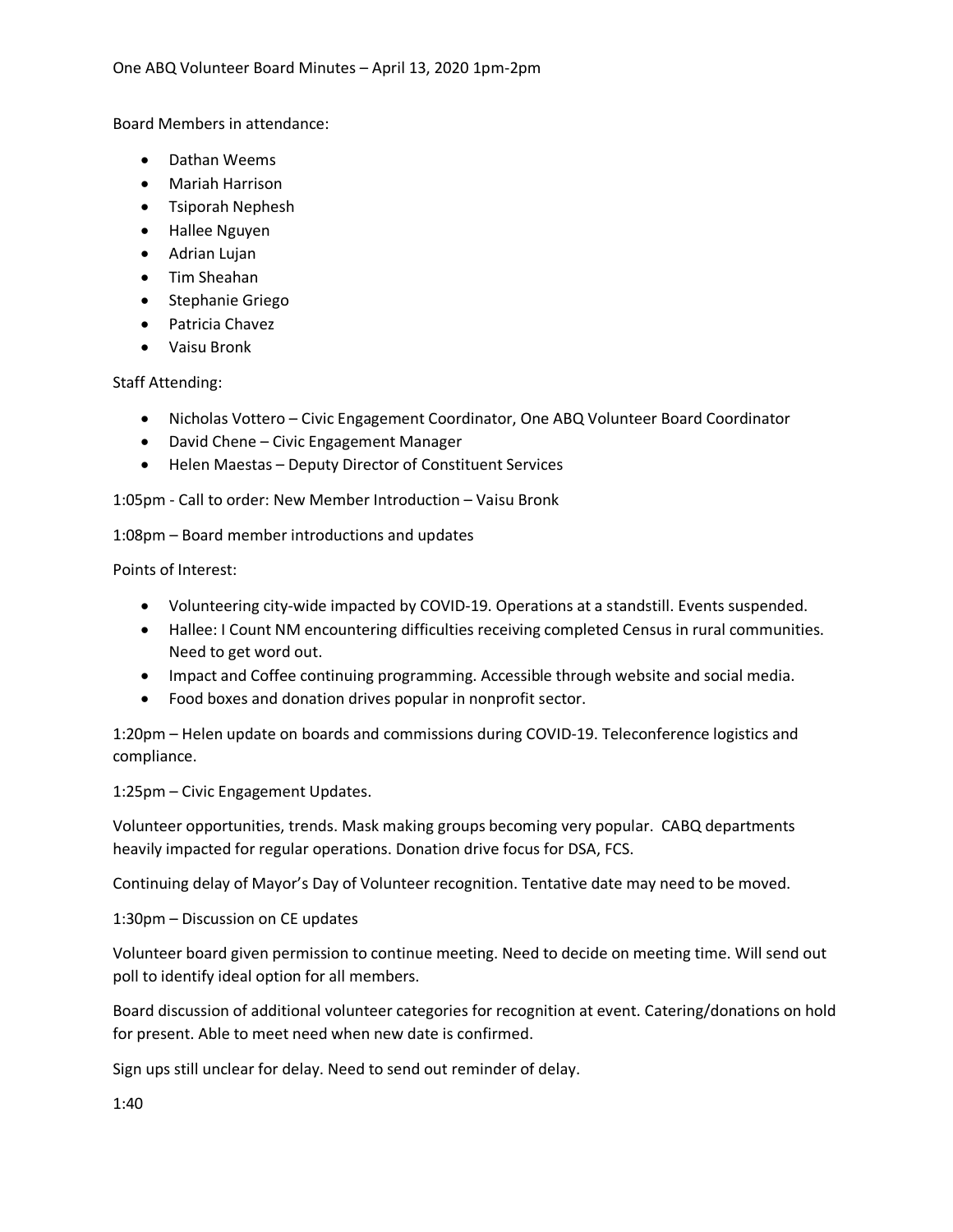Review of January minutes. Vote to accept. Patricia motioned to accept. Stephanie seconded. No opposition. Minutes approved.

1:43

Volunteer of the month overview of nominations.

1:46

Patricia motions to nominate Ted Mascarenas for Volunteer of the Month (April). Hallee Seconds. None in opposition.

Patricia motions to nominate Alec Fergusson (May). Tim Seconds. None in opposition.

Patricia motions to carry over nominations for future consideration. Tim seconds

1:57

Discussion on board role for future

2:00

Discussion to continue. Meeting adjourned.

Old

Chat Log:

From LOUIS ROMERO to Everyone: 01:09 PM

I am using my husband's computer Louis Romero Patricia

From mariah09 to Everyone: 01:10 PM

"Nonprofit Life in the Time of COVID-19". This week we will be discussing Food Security and the Impacts of COVID-19 on food supply and food in our community.

Join us LIVE via Zoom: https://zoom.us/j/829042862 at 9:00 AM Tuesday, April 14th. The following organizations will have representatives: Agri-Cultura Network, New Mexico First, Roadrunner Food Bank of New Mexico, and Rio Grande Food Project FB event : https://www.facebook.com/events/573219716879848/

From Stephanie Griego to Everyone: 01:22 PM

#Teamchisolm... call Brian Colon @505-270-2154 for anyone who may need a foodbox. text name, phone # and address.

From LOUIS ROMERO to Everyone: 01:26 PM

Anyone who also wishes to donate to Brian's Angles and Chislhoms you may also go online to donate.

From LOUIS ROMERO to Everyone: 01:31 PM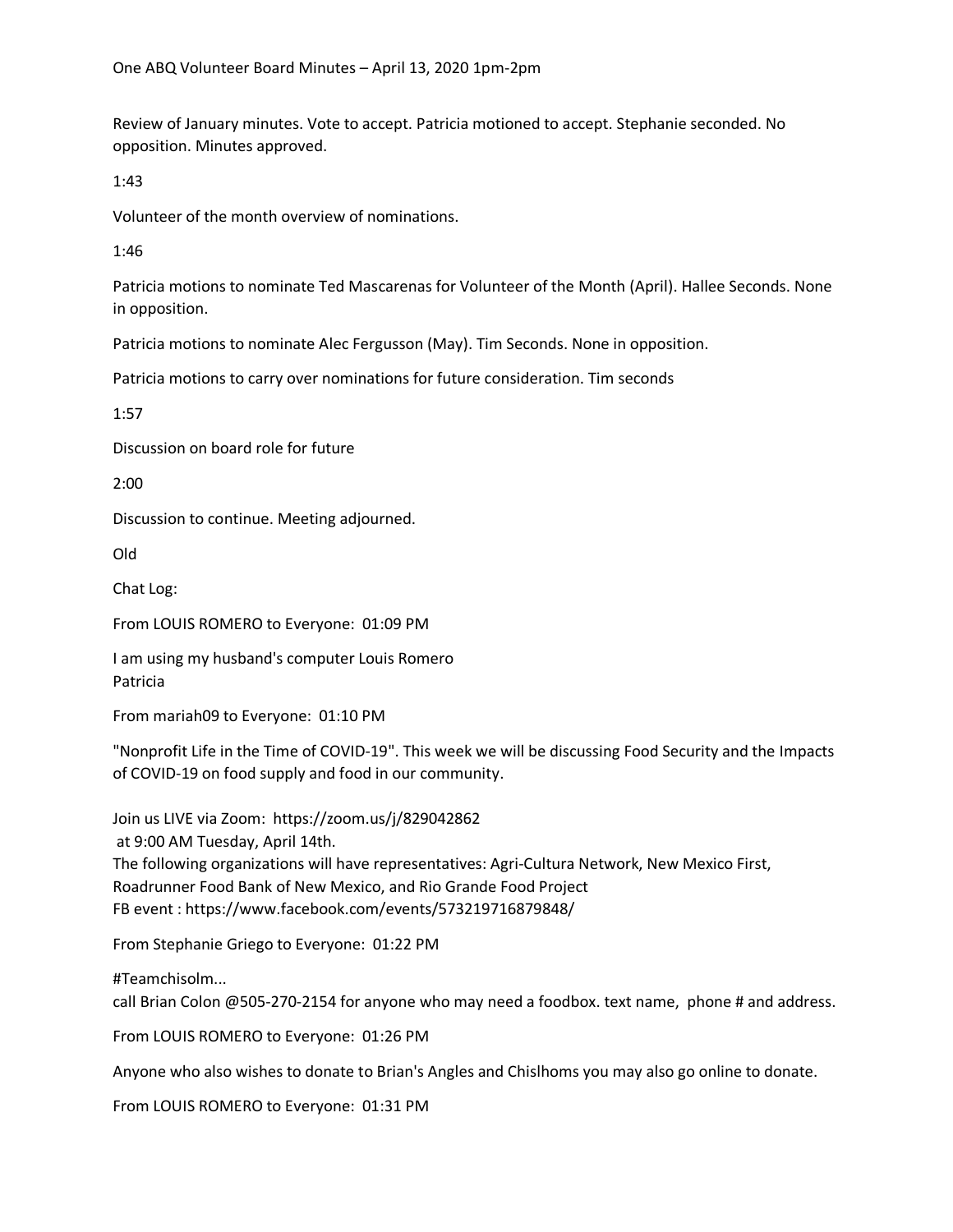Is there a chance to do a Doodle poll again for options on meeting times? Any opportunity for looking at afternoon scheduling?

From Hallee to Everyone: 01:46 PM

Second that! On voting for Ted!

From Tim Sheahan to Everyone: 01:47 PM

Third that!!!

From LOUIS ROMERO to Everyone: 01:48 PM

From Patricia: Having volunteered with CLN Kids, I got to know Ted and what he did. My Vote for him as an external organization candidate.

From Tim Sheahan to Everyone: 01:48 PM

Sounds like Ted is the one!

From Adriano Lujan to Everyone: 01:50 PM

I want to vote for Tim and also he is an essential worker at Smiths Ted I mean

From Tim Sheahan to Everyone: 01:50 PM

I motion it

From Adriano Lujan to Everyone: 01:51 PM

Second

From mariah09 to Everyone: 01:51 PM

I am in favor

From Dathan Weems to Everyone: 01:51 PM

I vote for Ted.

From LOUIS ROMERO to Everyone: 01:51 PM

Voting for Ted

From Stephanie Griego to Everyone: 01:52 PM

Ted

From Vaisu Bronk to Everyone: 01:52 PM

I am in favor

From mariah09 to Everyone: 01:55 PM